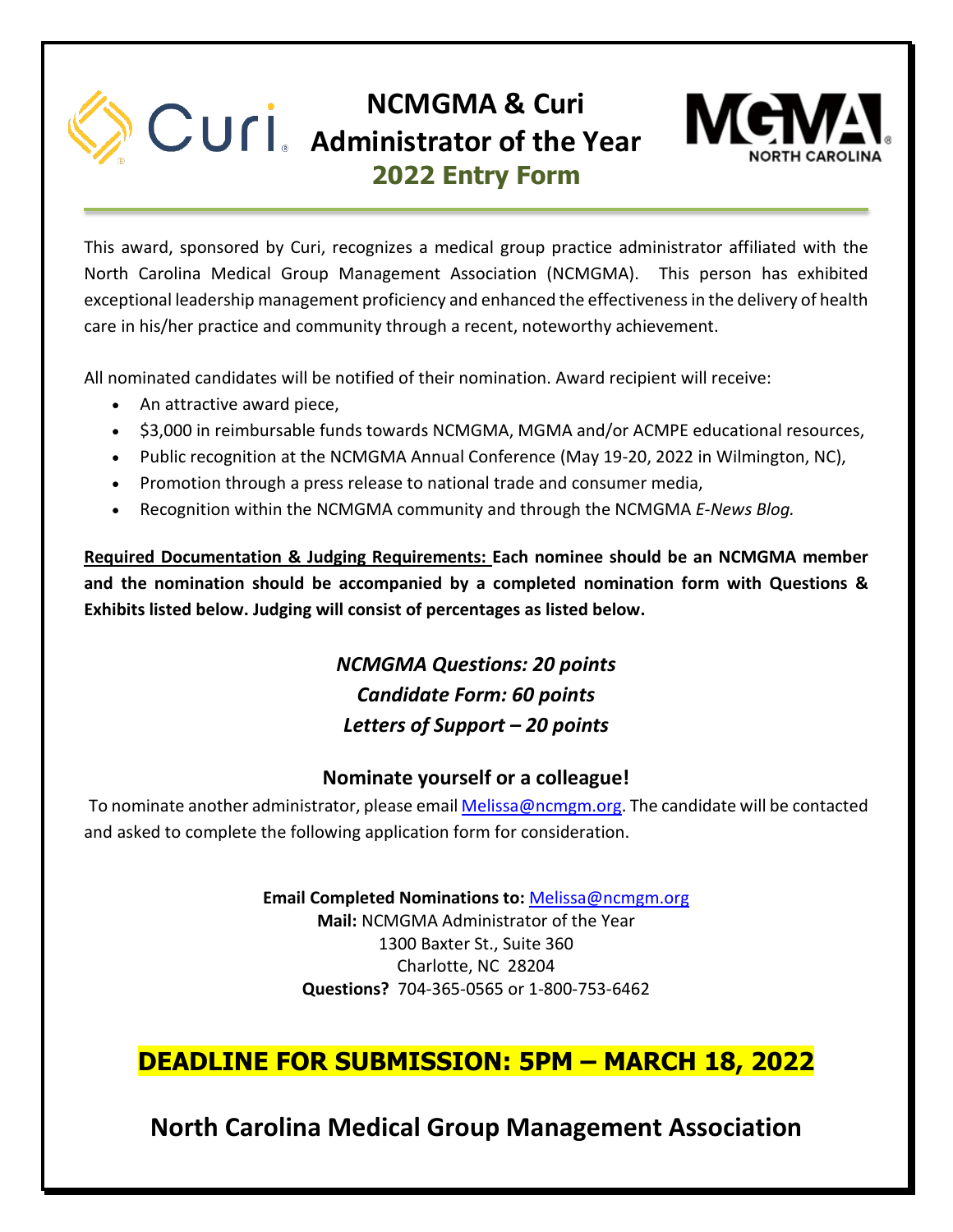|                            | President/Lead Physician/Owner Name & Contact Information: ______________________        |  |
|----------------------------|------------------------------------------------------------------------------------------|--|
|                            | <b>NCMGMA Questions: 20 points</b>                                                       |  |
|                            | Candidate Form: 60 points                                                                |  |
|                            | Letters of Support - 20 points                                                           |  |
| <b>1. NCMGMA Questions</b> |                                                                                          |  |
|                            | How long has the Nominee been an NCMGMA member?                                          |  |
| years?                     | How many conferences/local chapter events has the Nominee attended within the last two   |  |
|                            | Please list all NCMGMA Board or Committee leadership positions held:                     |  |
|                            |                                                                                          |  |
| 2. Candidate Form          |                                                                                          |  |
| profession.                | 2a. Please provide a description of how the Nominee has demonstrated a commitment to the |  |
|                            |                                                                                          |  |
|                            |                                                                                          |  |
|                            |                                                                                          |  |

 $\_$  $\_$